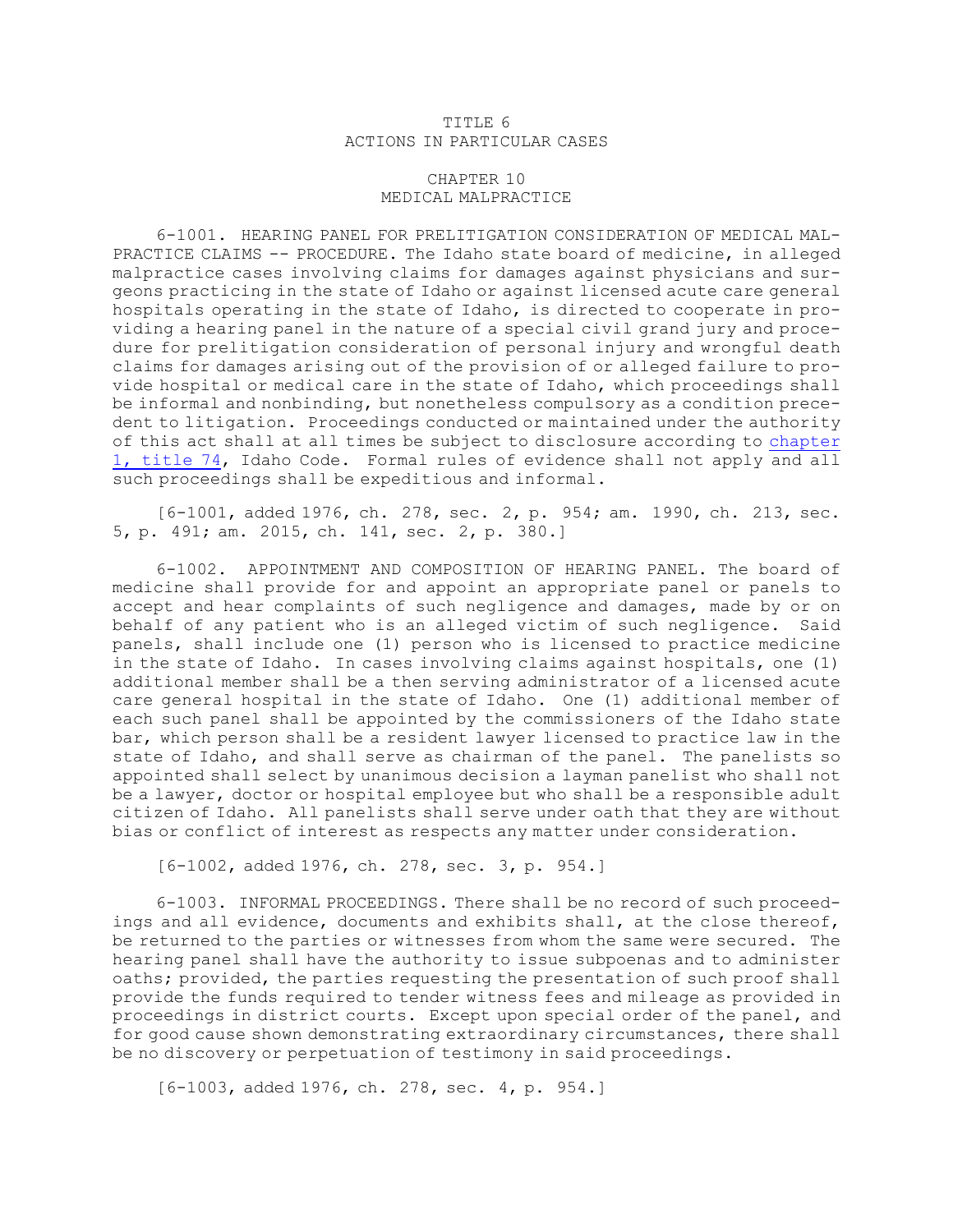6-1004. ADVISORY DECISIONS OF PANEL. At the close of proceedings the panel, by majority and minority reports or by unanimous report, as the case may be, shall provide the parties its comments and observations with respect to the dispute, indicating whether the matter appears to be frivolous, meritorious or of any other particular description. If the panel is unanimous with respect to an amount of money in damages that in its opinion should fairly be offered or accepted in settlement, it may so advise the parties and affected insurers or third-party payors having subrogation, indemnity or other interest in the matter.

[6-1004, added 1976, ch. 278, sec. 5, p. 954.]

6-1005. TOLLING OF LIMITATION PERIODS DURING PENDENCY OF PROCEED-INGS. There shall be no judicial or other review or appeal of such matters. No party shall be obliged to comply with or otherwise [be] affected or prejudiced by the proposals, conclusions or suggestions of the panel or any member or segment thereof; however, in the interest of due consideration being given to such proceedings and in the interest of encouraging consideration of claims informally and without the necessity of litigation, the applicable statute of limitations shall be tolled and not be deemed to run during the time that such <sup>a</sup> claim is pending before such <sup>a</sup> panel and for thirty (30) days thereafter.

[6-1005, added 1976, ch. 278, sec. 6, p. 955.]

6-1006. STAY OF OTHER COURT PROCEEDINGS IN INTEREST OF HEARING BEFORE PANEL. During said thirty (30) day period neither party shall commence or prosecute litigation involving the issues submitted to the panel and the district or other courts having jurisdiction of any pending such claims shall stay proceedings in the interest of the conduct of such proceedings before the panel.

[6-1006, added 1976, ch. 278, sec. 7, p. 955.]

6-1007. SERVICE OF CLAIM ON ACCUSED PROVIDER OF HEALTH CARE. At the commencement of such proceedings and reasonably in advance of any hearing or testimony, the accused provider of health care in all cases shall be served <sup>a</sup> true copy of the claim to be processed which claim shall set forth in writing and in general terms, when, where and under what circumstances the health care in question allegedly was improperly provided or withheld and the general and special damages attributed thereto.

[6-1007, added 1976, ch. 278, sec. 8, p. 955.]

6-1008. CONFIDENTIALITY OF PROCEEDINGS. Neither party shall be entitled, except upon special order of the panel, to attend and participate in the proceedings which shall be subject to disclosure according to [chapter](https://legislature.idaho.gov/statutesrules/idstat/Title74/T74CH1) 1, [title](https://legislature.idaho.gov/statutesrules/idstat/Title74/T74CH1) 74, Idaho Code, and closed to public observation at all times, except during the giving of his or her own testimony or presentation of argument of his or her position, whether by counsel or personally; nor shall there be cross-examination, rebuttal or other customary formalities of civil trials and court proceedings. The panel itself may, however, initiate requests for special or supplemental participation, in particular respects and of some or all parties; and communications between the panel and the parties, excepting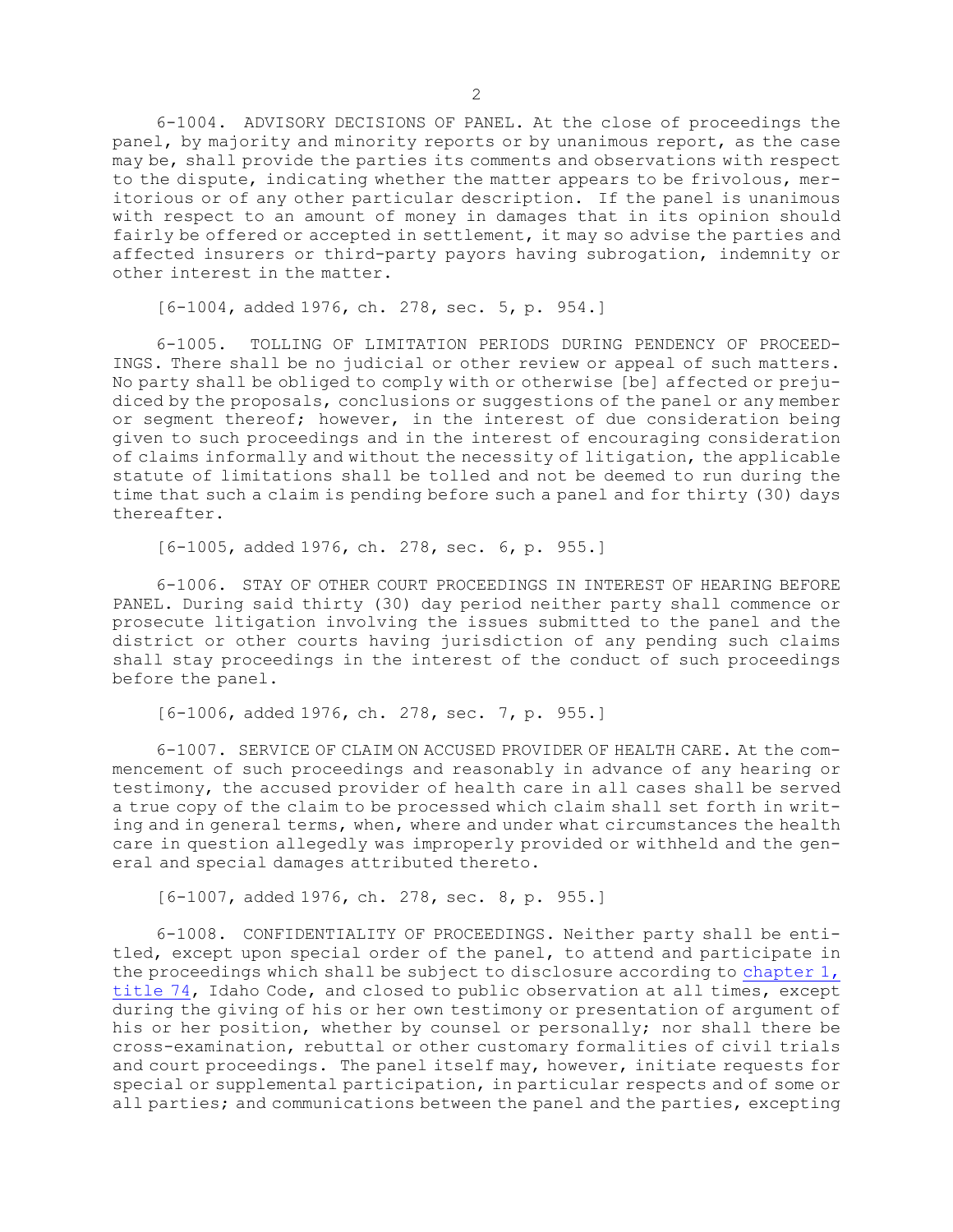only the parties' own testimony on the merits of the dispute, shall be fully disclosed to all other parties.

[6-1008, added 1976, ch. 278, sec. 9, p. 955; am. 1990, ch. 213, sec. 6, p. 491; am. 2015, ch. 141, sec. 3, p. 380.]

6-1009. REPRESENTATION OF PARTIES BY COUNSEL. Parties may be represented by counsel in proceedings before such panels, though it shall not be required.

[6-1009, added 1976, ch. 278, sec. 10, p. 956.]

6-1010. FEES FOR PANEL MEMBERS. The Idaho state board of medicine shall provide, by uniform policy of the board, for the payment of fees and expenses of members of panels, such payment to be made from the occupational licenses fund. Panel members shall serve upon the sworn commitment that all related matters shall be subject to disclosure according to [chapter](https://legislature.idaho.gov/statutesrules/idstat/Title74/T74CH1) 1, title  $74$ , Idaho Code, and privileged.

[6-1010, added 1976, ch. 278, sec. 11, p. 956; am. 1979, ch. 177, sec. 1, p. 529; am. 1990, ch. 213, sec. 7, p. 492; am. 2015, ch. 141, sec. 4, p. 380; am. 2021, ch. 224, sec. 25, p. 669.]

6-1011. LIMIT ON DURATION OF PROCEEDINGS -- PANEL'S JURISDIC-TION. There shall be no repeat or reopening of panel proceedings. In no case shall <sup>a</sup> panel retain jurisdiction of any such claim in excess of ninety (90) days from date of commencement of proceedings. If at the end of such ninety (90) day period the panel is unable to decide the issues before it, it shall summarily conclude the proceedings and the members may informally, by written communication, express to the parties their joint and several impressions and conclusions, if any, albeit the same may be tentative or based upon admittedly incomplete consideration; provided, by written agreement of all parties the jurisdiction of the panel, if it concurs therein, may be extended and the proceeding carried on for additional periods of thirty (30) days.

[6-1011, added 1976, ch. 278, sec. 12, p. 956]

6-1012. PROOF OF COMMUNITY STANDARD OF HEALTH CARE PRACTICE IN MALPRAC-TICE CASE. In any case, claim or action for damages due to injury to or death of any person, brought against any physician and surgeon or other provider of health care, including, without limitation, any dentist, physicians' assistant, nurse practitioner, registered nurse, licensed practical nurse, nurse anesthetist, medical technologist, physical therapist, hospital or nursing home, or any person vicariously liable for the negligence of them or any of them, on account of the provision of or failure to provide health care or on account of any matter incidental or related thereto, such claimant or plaintiff must, as an essential part of his or her case in chief, affirmatively prove by direct expert testimony and by <sup>a</sup> preponderance of all the competent evidence, that such defendant then and there negligently failed to meet the applicable standard of health care practice of the community in which such care allegedly was or should have been provided, as such standard existed at the time and place of the alleged negligence of such physician and surgeon, hospital or other such health care provider and as such standard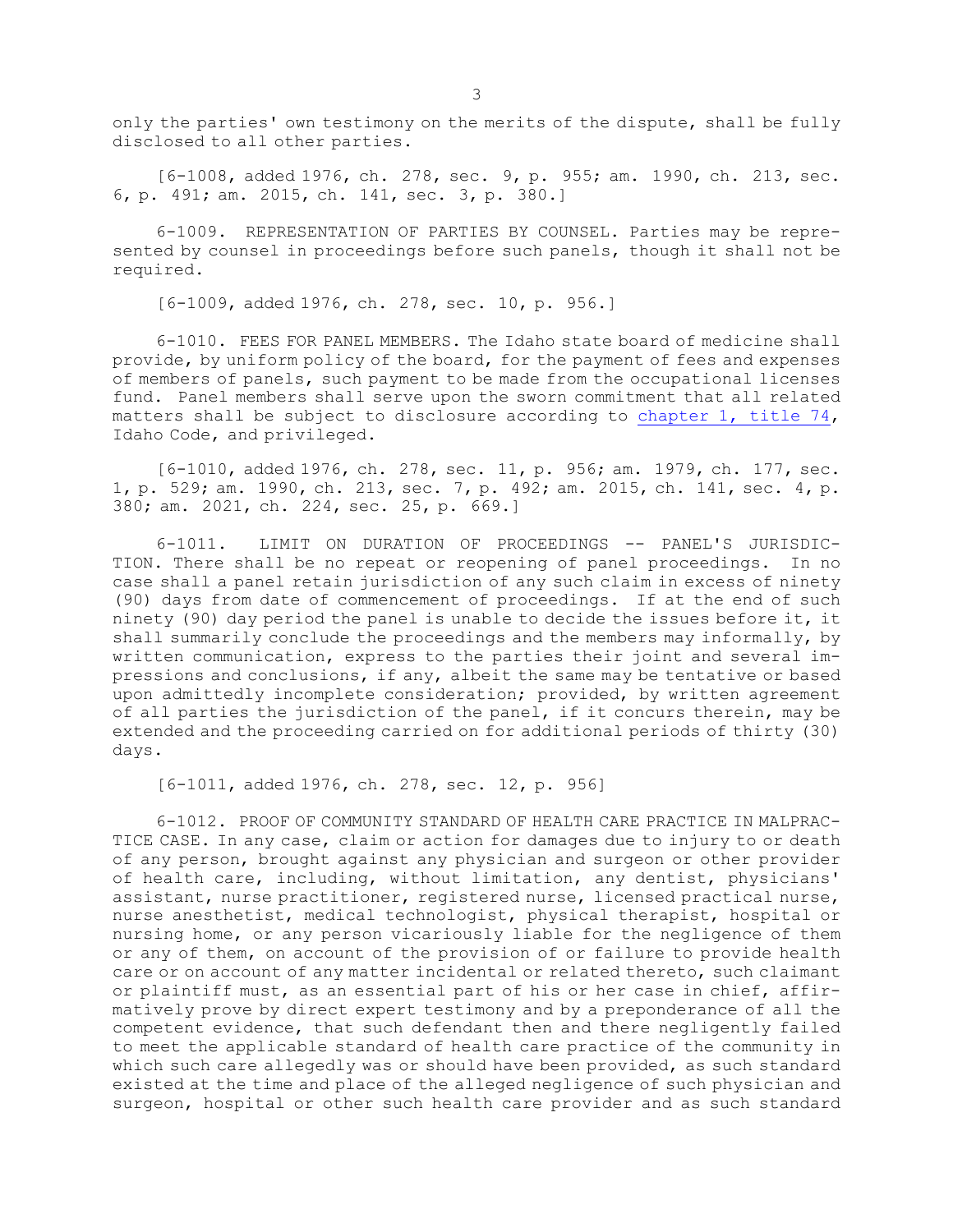then and there existed with respect to the class of health care provider that such defendant then and there belonged to and in which capacity he, she or it was functioning. Such individual providers of health care shall be judged in such cases in comparison with similarly trained and qualified providers of the same class in the same community, taking into account his or her training, experience, and fields of medical specialization, if any. If there be no other like provider in the community and the standard of practice is therefore indeterminable, evidence of such standard in similar Idaho communities at said time may be considered. As used in this act, the term "community" refers to that geographical area ordinarily served by the licensed general hospital at or nearest to which such care was or allegedly should have been provided.

[6-1012, added 1976, ch. 277, sec. 2, p. 951.]

6-1013. TESTIMONY OF EXPERT WITNESS ON COMMUNITY STANDARD. The applicable standard of practice and such <sup>a</sup> defendant's failure to meet said standard must be established in such cases by such <sup>a</sup> plaintiff by testimony of one (1) or more knowledgeable, competent expert witnesses, and such expert testimony may only be admitted in evidence if the foundation therefor is first laid, establishing (a) that such an opinion is actually held by the expert witness, (b) that the said opinion can be testified to with reasonable medical certainty, and (c) that such expert witness possesses professional knowledge and expertise coupled with actual knowledge of the applicable said community standard to which his or her expert opinion testimony is addressed; provided, this section shall not be construed to prohibit or otherwise preclude <sup>a</sup> competent expert witness who resides elsewhere from adequately familiarizing himself with the standards and practices of (a particular) such area and thereafter giving opinion testimony in such <sup>a</sup> trial.

[6-1013, added 1976, ch. 277, sec. 3, p. 952.]

6-1014. PATIENT PROTECTION AND AFFORDABLE CARE ACT AND OTHER METRICS NOT USED TO ESTABLISH COMMUNITY STANDARD. (1) In determining whether <sup>a</sup> health care practitioner has met <sup>a</sup> standard of care under this chapter or under any other Idaho statute, no criteria, guideline, standard or other metric established or imposed by the patient protection and affordable care act (PPACA), P.L. 111-148, established or imposed by or pursuant to any other law or regulation of the United States or any entity or agency thereof and used for the purpose of determining reimbursement or <sup>a</sup> rate of reimbursement for the care provided, or established or imposed by another state or by <sup>a</sup> third party payor, shall be used as <sup>a</sup> basis for establishing an applicable community standard of care. The fact that <sup>a</sup> health care practitioner has met or failed to meet any such criteria, guideline, standard or other metric shall not be admissible or considered by <sup>a</sup> finder of fact in any proceeding or other action concerning <sup>a</sup> determination of liability of <sup>a</sup> health care practitioner to <sup>a</sup> patient or other party seeking damages on account of an injury to <sup>a</sup> patient or in any proceeding or other action of <sup>a</sup> state licensing or regulatory authority imposing professional discipline for failure of <sup>a</sup> health care practitioner to meet the applicable standard of care.

(2) Notwithstanding the provisions of subsection (1) of this section, nothing in this section shall prevent the consideration of facts that establish compliance or lack of compliance with <sup>a</sup> community standard of care, so